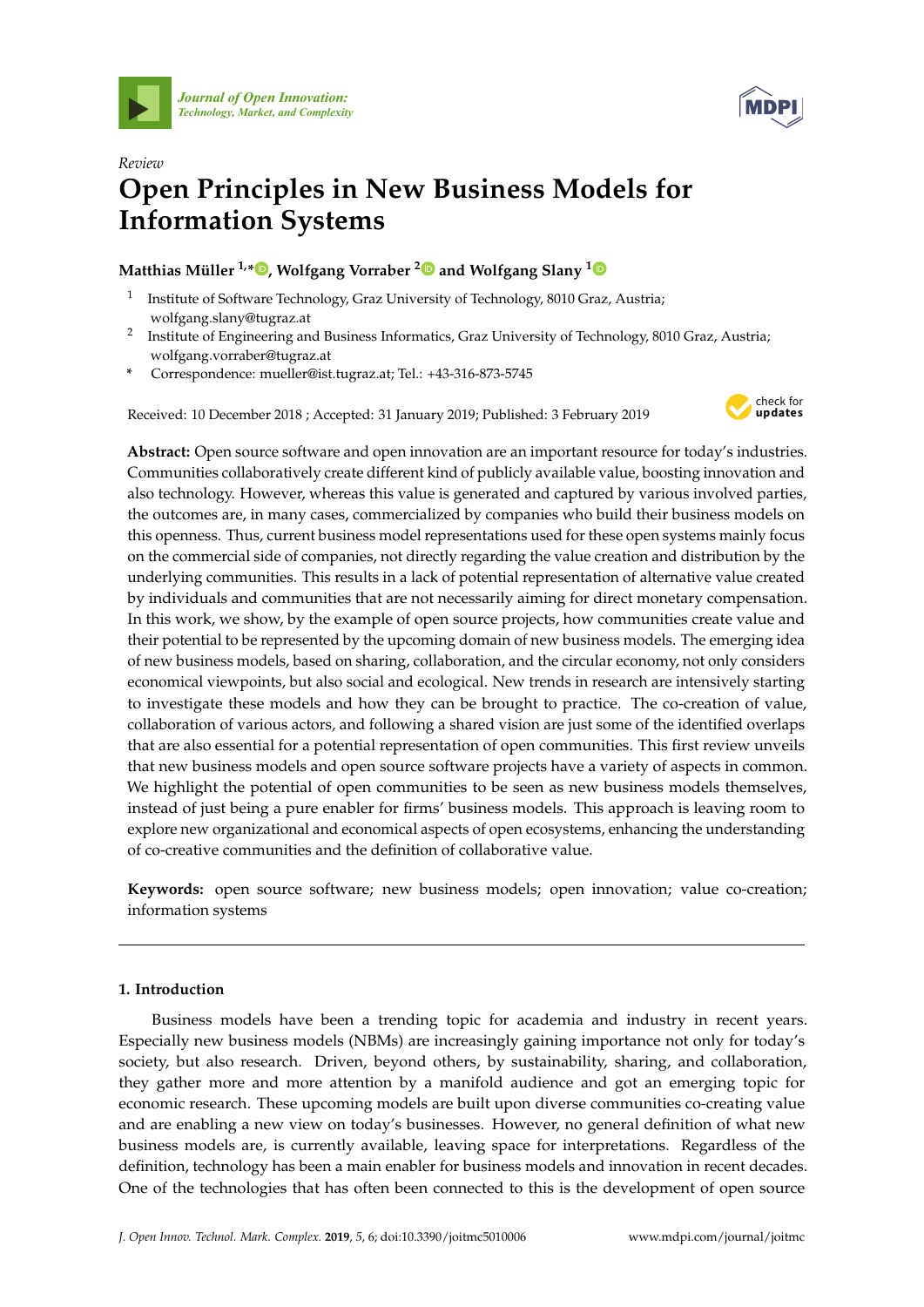software. The focus of this connection has mostly been how open source enables business models and supports innovation. Already early the collaborative nature of users and other actors in open source projects has driven innovation that was able to compete with professional businesses [\[1\]](#page-10-0). However, open communities also provide chances for these businesses. Early on, companies started to create value from open (source) projects and to gain benefits out of them in various business models [\[2\]](#page-10-1). However, the social aspect of collaboration in and value creation of the underlying open communities has not been considered in or as a business model itself yet. Although we can see innovation originating from communities which is in a certain way commercialized by firms, these communities still innovate for free in the terms of money, but for gaining alternative rewards [\[3](#page-10-2)[,4\]](#page-10-3). Failing to represent these communities, their value creation and distribution process by common business model notations points out a current gap in research.

Especially in times in which more and more companies get connected to communities that innovate and create open value it is essential that companies understand the communities, but also the communities get insights into their value creation and delivery process. Traditional business models are usually focusing on monetary values, but as we can observe, the current characterization of NBMs pays also respect to this alternative definition of value and its co-creation [\[5\]](#page-10-4). By regarding communities through new business models further implications on how to improve the value, independently of its definition, for all involved actors may be made. This might help to support innovative and open communities in their value creation and increase the thereby created net-benefit. Due to the large amount of published work and cases we focus in this first work on open source projects and their communities, representing collaborative value creation and innovation. We target to investigate similarities between the emerging trends in NBMs and the already well-investigated domain of open source software. We expect that a holistic view on these domains will provide further insights to both of them, enhancing the understanding of how (open source) communities create value in new business models that are not necessarily focusing on monetary values or business objectives.

Open source projects have already been subject of extensive research in the past, considering a variety of domains and different projects. As current trends in research and industry show, these open projects are evolving, strengthening the involvement of businesses in the ecosystem and collaboratively creating value for different involved parties. This review aims to enhance this research by fostering the understanding of how open source projects can be represented by the currently emerging definitions of new business models. Therefore, similarities in research on these two domains get pointed out by outlining the status quo in these fields and comparing their recent progress. We intend to build the foundation for further research in combining these research strands and to establish the base for following project-related practical and action-based scientific work by reviewing current literature covering these specific fields [\[6\]](#page-10-5). This work may give further insights into how collaborative value is created by communities, not necessarily following monetary profit, but also paying respect to social aspects and individual motivations for participation. Whereas the idea of NBM is relatively new, research on open source software emerged in the late 1990s, resulting in a large base of available resources for analysis. The objective of this work is to analyze whether open source software communities match the current definition of NBMs. This would allow new perspectives for research on open source communities and ecosystems, but would also add additional cases for further studies on NBMs. For this analysis, current literature on business models and open source software gets reviewed and upcoming trends pointed out. Publications from both domains and a variety of sources get considered, trying to avoid a bias of focusing on publications from single geographical regions or only from top-publishers [\[6\]](#page-10-5). Furthermore, emerging ideas and new approaches in these fields that might also foster the potential connection between open source software projects and NBMs are highlighted.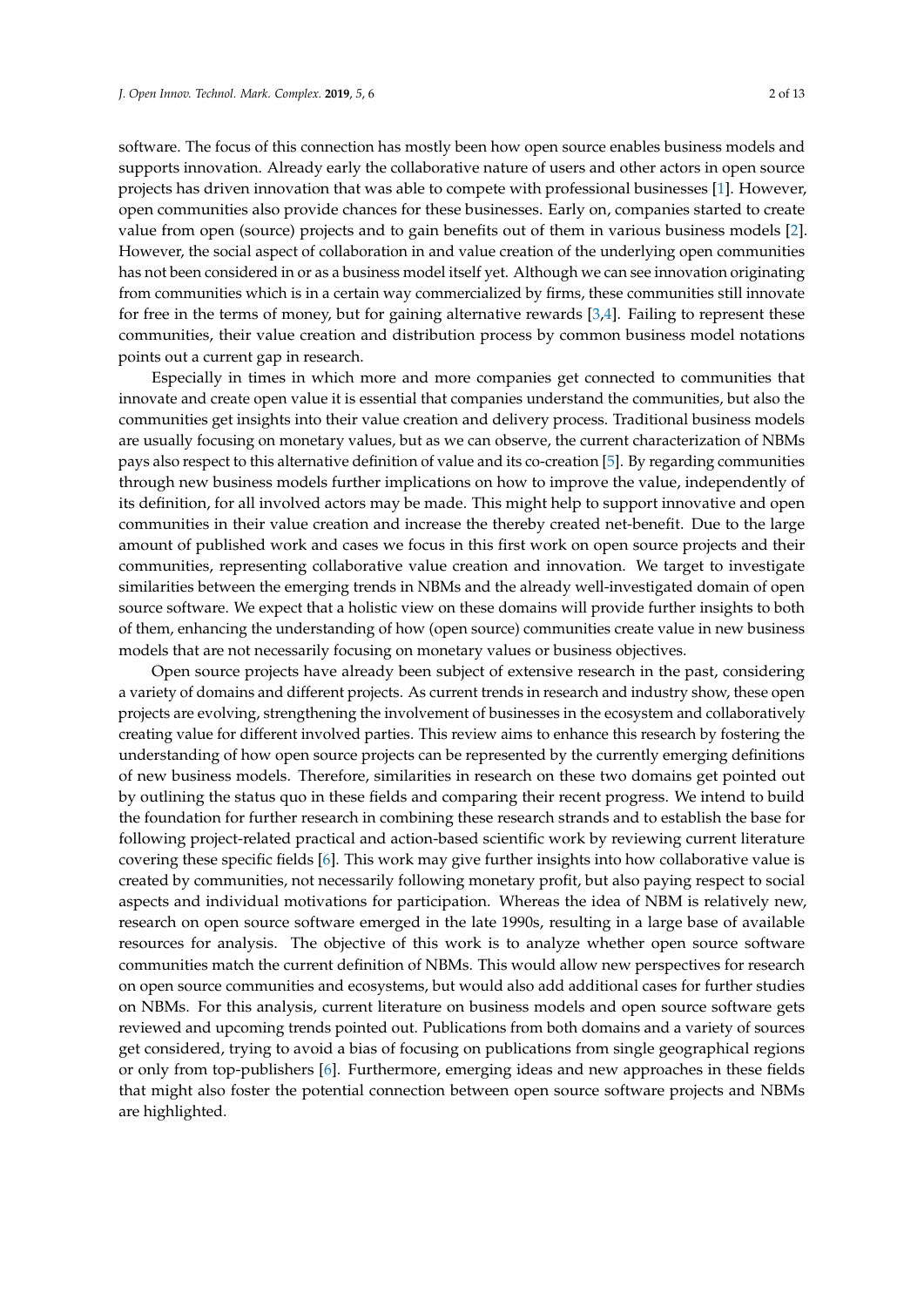### **2. Aims**

This article aims to show a gap in business model research when it comes to co-creative open communities. Communities, open for contribution from everyone, in the last decades intensively impacted innovation and have especially been an active driver for technology. However, whereas in many cases firms realized these innovations in monetary terms, also other values have been created for and captured by the communities and their individuals that have been involved in the innovation process. Especially in times in which business models need to evolve and firms more and more engage in open communities, the need to better understand these communities comes up. As an often-used example for these communities, the well-defined domain of open source communities, also directly connected to the principles of open innovation, has been used in this work.

First, we sum up the current state of research and highlight upcoming trends in the emerging work on business models. We therefore focus on frameworks that origin from reputable sources in this field and that have been applied in various published cases. We line out the progress of development in this field, especially regarding the representation and characteristics of business models as well as the increasing consideration of social aspects. As indexing databases show, further studies and ideas in the field of NBMs are constantly emerging in specially dedicated conferences and different international journals on production and sustainability issues. Furthermore, this topic has been discussed in a variety of business publications that get considered and analyzed in our review.

Second, we review existing literature on open source software projects. The therefore considered open source literature primarily focuses on the underlying communities, the role of individual contributors in them, and the connection to industry and businesses. A variety of publications, primarily originating from international journals and conference-proceedings especially focusing on this domain, has been evaluated from common index databases, e.g., Scopus or IEEE Xplore, and taken into consideration to line out the current state of research on open source. These publications include peer-reviewed empirical research results, case studies and literature reviews focusing on open source software development and communities. Especially results from published and analyzed cases from community and industry driven open source projects within recent years provide detailed insights and have been used for this work.

Third, the connection between open communities, firms' innovation processes, and business models gets highlighted. Especially in the research strand of open innovation the community aspect gets pointed out in various publications. Furthermore, these publications also relate to the connection between business model (innovation) and open innovation. We show how this strand is connected to this review and potential implications for communities involved in open innovation approaches.

As main work, we combine these two fields by regarding open source software communities from a NBM perspective. We map the existing insights gained from open source projects to the emerging definitions and characteristics of NBMs. This approach of mapping is intended to make a statement if open communities may be adequately represented by frameworks and tools originating from research on NBMs. In the following discussion and conclusion we point out similarities as well as potential room for further action-based research in combining both domains.

#### **3. Background**

#### *3.1. New Business Models*

Creating and capturing value can be a simple description of the functions of a business model [\[2\]](#page-10-1). However, today's literature provides a variety of definitions of what a business model is and how it can be described and represented (e.g., [\[7,](#page-10-6)[8\]](#page-10-7), or [\[9\]](#page-10-8)). Depending on the field of application and targeted usage of the model, researchers contributed various definitions to this domain [\[10\]](#page-10-9). They all differ in several aspects such as the number of elements, scope, and viewpoint, as the currently common representations of business models demonstrate: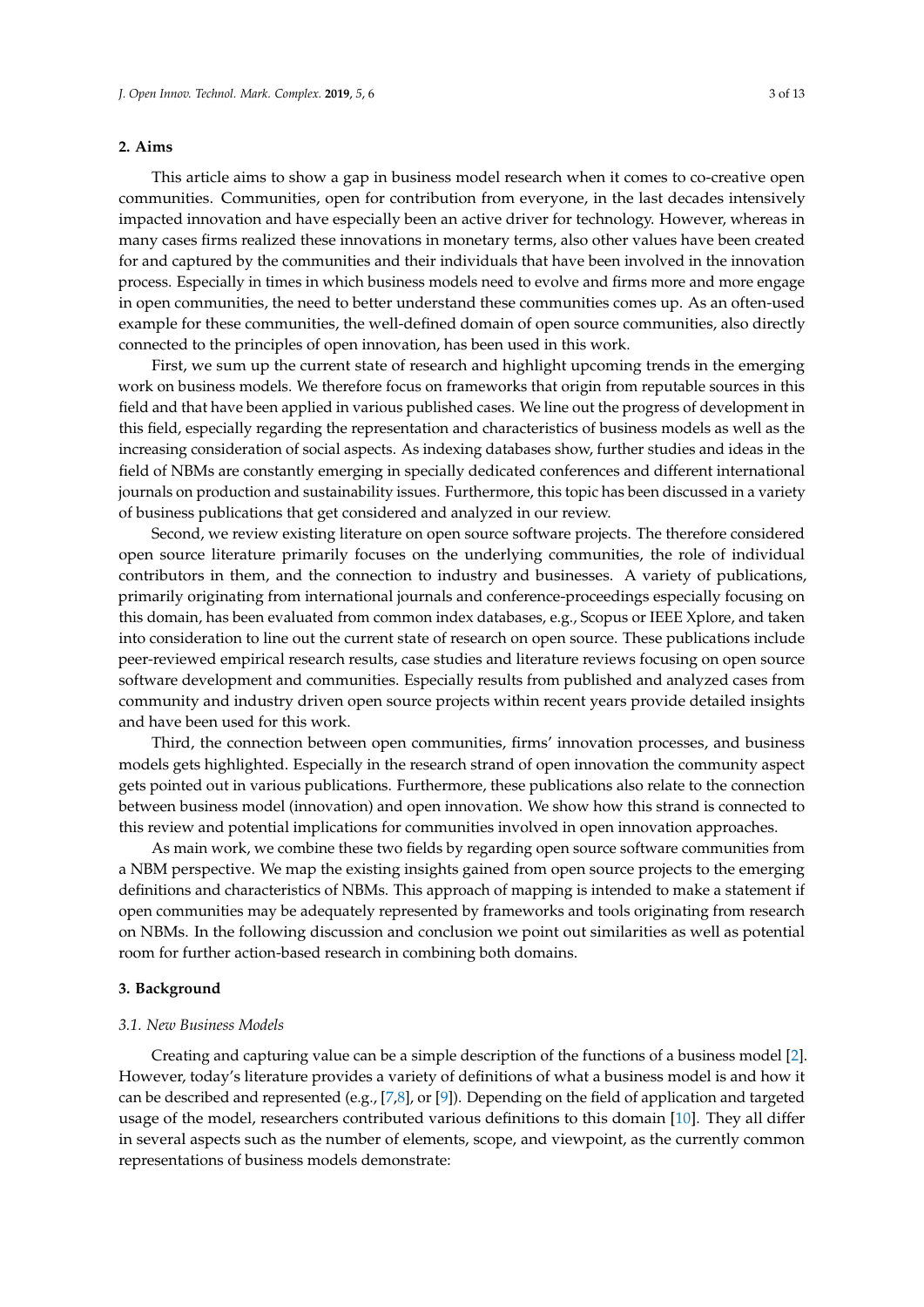- Early concepts to describe business models such as the "Fribourg ICT-Management Framework" [\[11\]](#page-10-10) and the "STOF Model" [\[12\]](#page-10-11) focus on basic building blocks consisting of technology, service, finance in an socio-economic context.
- The widespread "Business Model Canvas" (BMC) by Osterwalder [\[8\]](#page-10-7) and its derivations such as the "Business Model Starter Kit" by Breuer and Ketabdar [\[13\]](#page-10-12) have a focus on the value proposition for customers while also including important concepts for value generation on customer and provider side.
- Frameworks such as the "BIZTEKON Business Model Skeleton" [\[14\]](#page-10-13) and the "Service Innovation Triangle" [\[15\]](#page-11-0) provide more detailed views on selected aspects of business model elements.

Research on business models gained further popularity in recent years and the social aspect of business models is getting increasingly important. The concept of business models is now also used for the analysis of social and inclusive businesses [\[16\]](#page-11-1). This can be seen in new upcoming business model frameworks focusing on additional therewith connected aspects:

- The "Social Business Model Canvas" [\[17\]](#page-11-2) for instance focuses on social innovation to create business models that also have a social impact in addition to commercial revenues.
- Similar, the "Triple Layered Business Model Canvas", enhances Osterwalder's notation with an environmental and social layer [\[18\]](#page-11-3).
- The "Service Business Model Canvas", also based on the building blocks of the BMC, allows a holistic view on services that are based on co-creation of value [\[19\]](#page-11-4).
- A stand-alone approach not grounding on Osterwalder is provided by Bocken et al. [\[20\]](#page-11-5) who provide a framework and a process to innovate business models with a strong social and sustainable focus.

All in all, one can see that research on business models is increasingly paying respect to new components, such as social aspects, environmental issues, and an alternative definition of value/profit, not only seen from a monetary perspective. Constantly new frameworks emerge, adding additional perspectives to business models and enhancing our understanding of them.

Business models can be seen as a driver for management research, since these models may be regarded in different non-exclusive roles (e.g., scientific or descriptive as role-model) the same time [\[21\]](#page-11-6). Research in recent years on business models is further enhancing the understanding of the domain in general, but is also intensively paying respect to new trends in our society and economy. Business models are changing due to a new way of thinking [\[5\]](#page-10-4). As an example, sustainable business models that create value and not primarily focus on profit generation got in the focus of research in recent years [\[22\]](#page-11-7). Evaluating this work highlights the potential of this emerging field for academics and practitioners [\[23\]](#page-11-8). However, part of innovation and technology is also changing today's business models [\[24\]](#page-11-9).

As already mentioned, there are multiple ways to define business models, all considering different viewpoints. Similar to business models, also these upcoming new business models can be formalized in different ways. One approach by Jonker [\[5\]](#page-10-4) preliminary identified seven features that shape new business models:

- Cooperative collaboration
- Creation of multiple value(s)
- Money not only mean of trade (e.g., to be earned or traded)
- Economy based on needs and uses
- Access over ownership
- Parties' long-term commitment
- Alternative forms of money (e.g., points)

This definition also fosters the aspect of (co-)creating multiple values for various actors within a business model. In comparison, current models often lack in managing this creation of multiple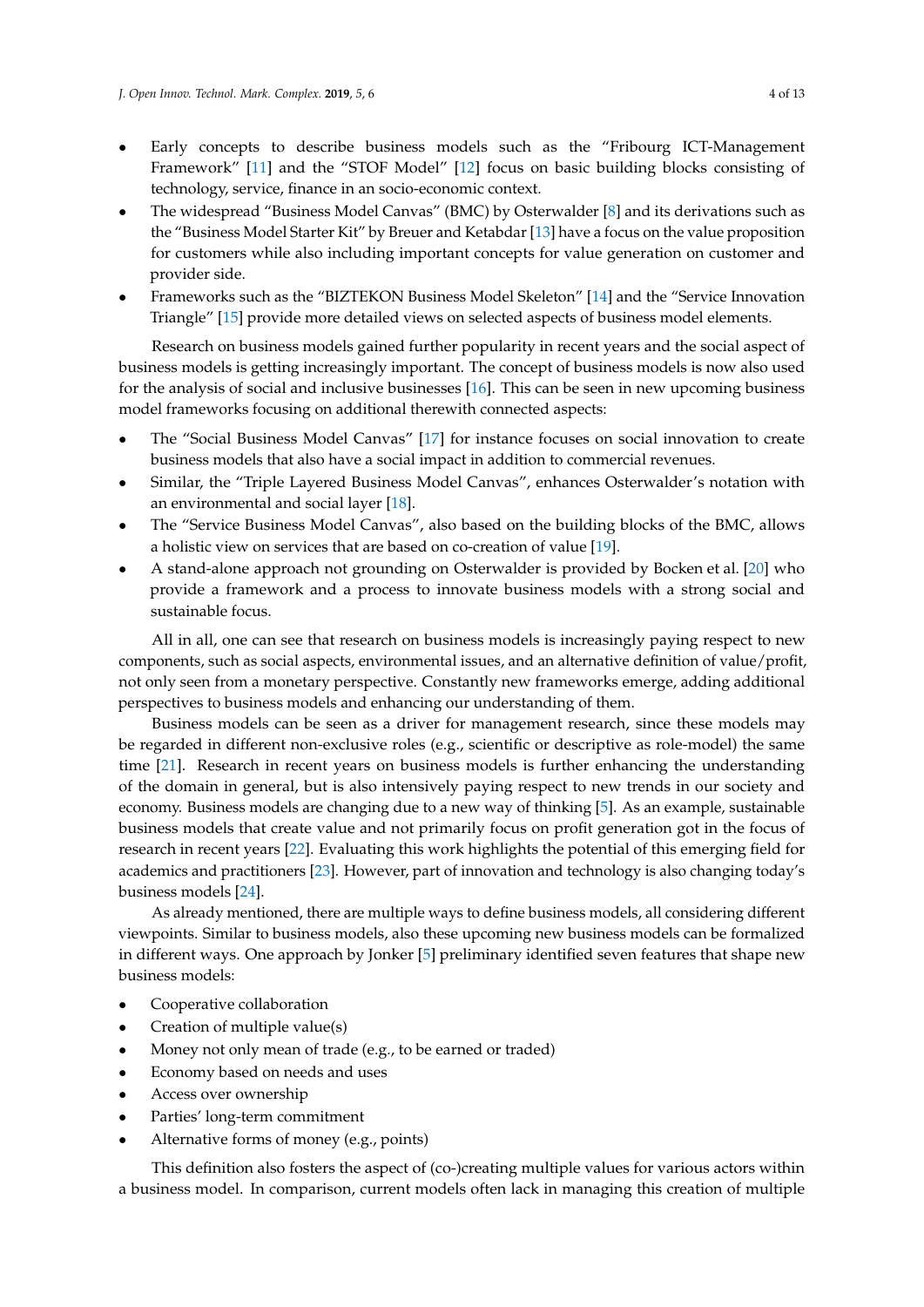values that can especially be found in services [\[5,](#page-10-4)[19\]](#page-11-4). The involvement of stakeholders in the value-creation process also comes along with certain challenges that are also interesting for research [\[22\]](#page-11-7). Co-creative organizations of different actors can lead to complex ecosystems that are hard to manage and understand [\[25\]](#page-11-10). However, the fact that today's boundary between for-profit and non-profit organizations is blurring, proofs that creating shared value for the involved actors is possible [\[26\]](#page-11-11). As an example, the investment in communities in inclusive business models also allows companies to increase their profit [\[16\]](#page-11-1). As a result of these manifold benefits, new viewpoints in this field are emerging rapidly, fostering a multi-value and actor centered understanding of business models. These models are also focusing more on a value perspective independently of the definition of value as monetary currency and taking into account current needs of the related actors, society and environment.

## *3.2. Open Source Software*

Although open source software got in the focus of research and industry in the end of the 1990s with the definition of licenses and principles, its origins go as far in the back as in the 1960s, when it was common for programmers to share their code [\[27\]](#page-11-12). Over the last 20 years a variety of projects established using these widely accepted and well defined open licenses. Although they all refer to develop open source software, projects are following varying characteristics and licenses, slightly differing in certain aspects [\[28\]](#page-11-13). Typically, open source projects get considered by the public and developers solely in a technical view, only peripherally connected to business objects [\[29\]](#page-11-14). Especially early publications focused primarily on the collaborative aspect of this development method. As best-known example, Raymond [\[30\]](#page-11-15) presents in "The Cathedral and the Bazaar" 19 lessons describing the process of producing open source software based on his experience in this open domain. The described collaborative process of open development, also including users and stakeholders, differs from conventional software development approaches in the dimensions of incentives, control, and coordination [\[31\]](#page-11-16). Whereas conventional software development is often compared to building a closed cathedral, where just a few people are involved in the construction progress that is not public, Open Source Software (OSS) development can be seen similar to an open bazaar of different people co-creating and sharing value [\[30\]](#page-11-15). This aspect is also in the focus of several of Raymond's principles:

- *Every good work of software starts by scratching a developer's personal itch.*
- *Good programmers know what to write. Great ones know what to rewrite (and reuse).*
- *When you lose interest in a program, your last duty to it is to hand it off to a competent successor.*
- *Release early. Release often. And listen to your customers.*
- *If you treat your beta-testers as if they are your most valuable resource, they will respond by becoming your most valuable resource.*
- *The next best thing to having good ideas is recognizing good ideas from your users. Sometimes the latter is better.*
- *Any tool should be useful in the expected way but a truly great tool lends itself to uses you never expected.*

*Excerpt of Raymond's lessons in "The Cathedral and the Bazaar" [\[30\]](#page-11-15).*

Besides Raymond's OSS movement, also the Free Software (FS) community, initiated by Richard Stallman, established. In his essays [\[32\]](#page-11-17), he outlines that software needs four freedoms:

- The freedom to run it
- The freedom to study and to change it
- The freedom to redistribute it
- The freedom to distribute modified copies

Whereas the latter definition of OSS is primarily focusing on collaborative and development aspects, the characterization of FS is more of a philosophical nature. This perspective and the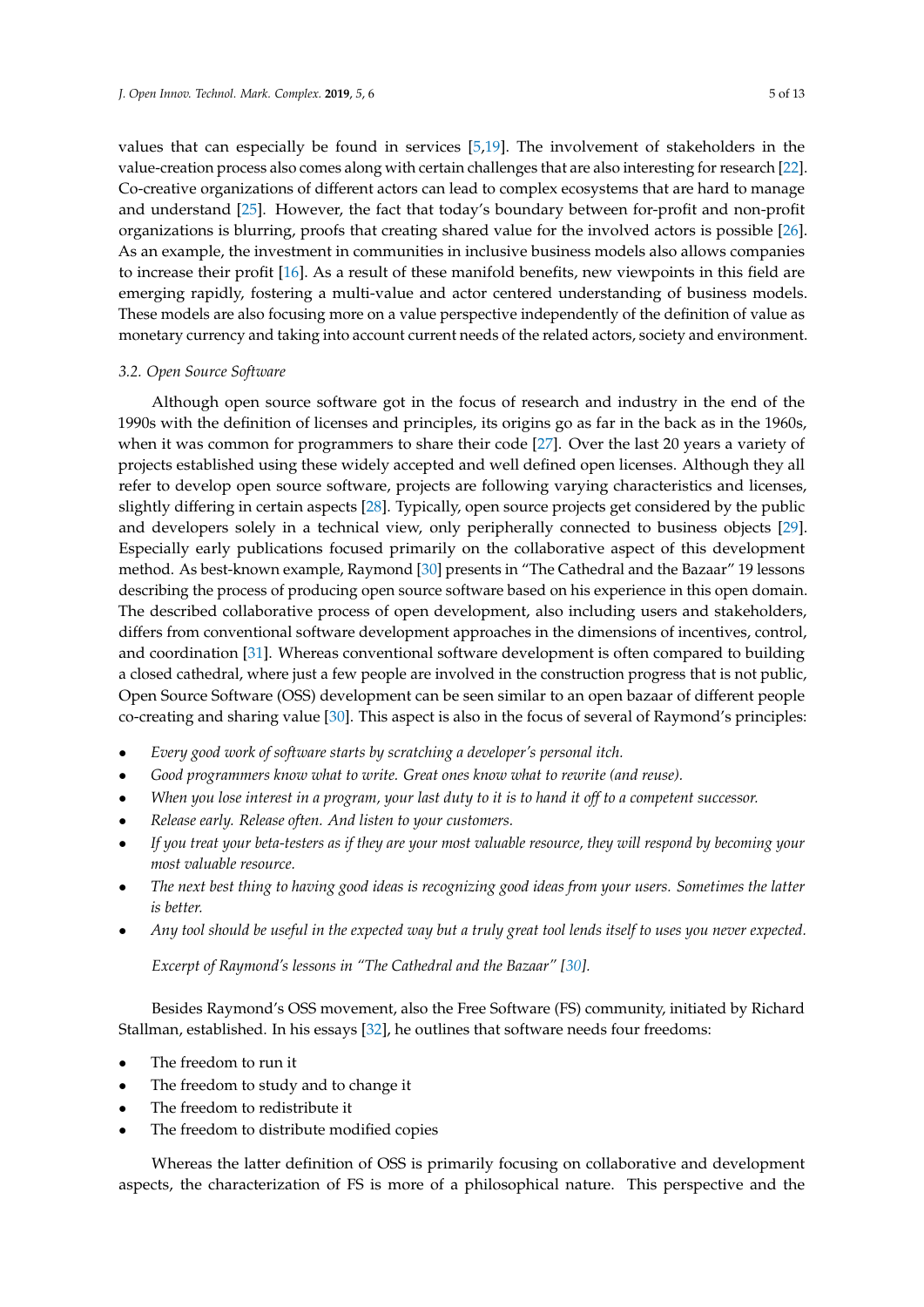ethical reasons for it are often unknown by users, who are just regarding open source as one single ideology [\[33\]](#page-11-18). Today several FS licenses pay respect to this movement's philosophy and are widely used by developers. However, due to their similar nature, most open source software can also be considered as free software [\[33\]](#page-11-18). Therefore, in this work we will refer to open source as the definition of Free/Libre Open Source Software (FLOSS), meaning that they comply to the principles of both communities.

Due to its character and availability for researchers, open source software has been the subject in a large number of publications since its emergence [\[34\]](#page-11-19). Not only computer scientists, but also researchers from other disciplines such as management, economics, or law considered open source for their work [\[28\]](#page-11-13). Therefore, a broad research-basis and numerous published cases are available to investigate open source from various perspectives and combine it with other disciplines, such as in this case with research on NBMs new business models.

## *3.3. Communities for Open Innovation*

Fast progress in technology, shorter product cycles and the therewith connected high costs of innovation challenged firms in the late 20th century, leading to the need for new and more efficient ways to innovate [\[35\]](#page-11-20). As a result, the open innovation approach came up. This approach treads internal and external ideas and ways to market the same way [\[36\]](#page-11-21). Various movements, e.g., user innovation, crowdsourcing or open source innovation are based on this principle and are referred to open innovation [\[37\]](#page-11-22). Whereas this phenomenon started in the high-tech sector and at large international firms, today the stream of open innovation got mainstream and is also common in smaller enterprises [\[38\]](#page-11-23). Furthermore, in recent times we can see an increasing interest of firms to collaborate with external communities as potential source of (open) innovation [\[39\]](#page-11-24). This idea of innovation by communities is not new and has already been subject of extensive research in the past. As pointed out by von Hippel [\[1\]](#page-10-0), user innovation communities can be found in a variety of domains and they can differ in their structure. One of the most referenced communities in this context is the one of Linux, originating from the open source movement. However, especially the fourth industrial revolution, coming along with various new technologies, will influence the economy and bring many potential new opportunities also for open innovation [\[40\]](#page-11-25). Already now the outcomes of these innovations get visible and impact economic structures on different levels [\[41\]](#page-11-26). One famous example for these new innovative possibilities is the emergence of the sharing economy business model [\[40\]](#page-11-25), building on technology enabled collaboration and connection of internal and external actors.

Especially in the (direct or indirect) creation of technological innovation, communities play an important role [\[39\]](#page-11-24). Thus, especially when it is related to innovation, firms actively engage in such open communities, e.g., by sponsoring the projects or paying active contributors [\[3\]](#page-10-2). This direct involvement, often intended to ensure sustainable innovation, comes with certain risks for the viability of the communities, especially when the main contribution is done by employees [\[42\]](#page-12-0). The connection between firms and communities is still raising questions and may be challenging, e.g., if firms ignore the communities' needs or if the created output is not meeting the firms' expectations [\[3\]](#page-10-2). However, still, current models show that users, consumers, and communities play an important role in firms' (open) innovation process towards new business models [\[10\]](#page-10-9). Therefore, a proper understanding of the related communities and individuals, their aims and needs is essential to successfully innovate in an open way and to respond to future economic challenges.

As already mentioned, open innovation also relates to business models and their innovation. When the term open innovation came up, it has been early actively connected to business models, referring to the fact that the economic value of (innovative) technology is created through commercialization [\[36\]](#page-11-21). Today, we can see that the connection between business models and technology is far from clearly defined, resulting in two main research movements within this domain [\[43\]](#page-12-1). Especially the ongoing progress in this field, the different current movements in research, and practical application in various industries leads constantly to new insights and questions connected to open innovation and its relation to as well as influence on business models. However, since in current times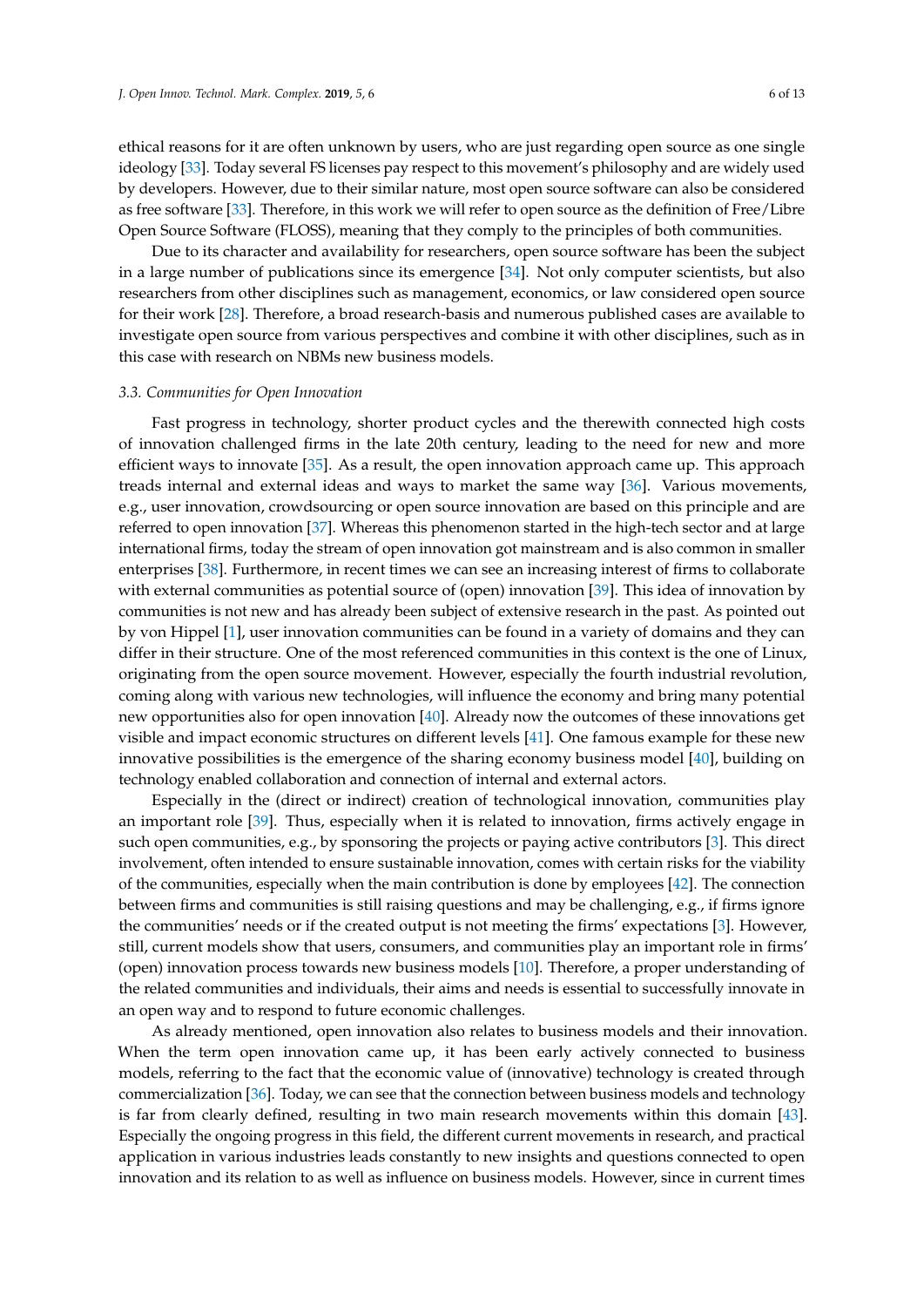more and more disruptive innovation is on its way, we can see that new combinations of technologies will also lead to new innovative business models in various sectors [\[41\]](#page-11-26). Business models will be further defined by value creation happening through the interplay of technologies and markets, in which open innovation will be essential [\[10\]](#page-10-9). Therefore, we will see in future even more progress in this domain, outlining the important correlation between business models, technology and (internal as well as external) open innovation.

Open innovation, also originating by communities, firms' business models and technological progress are connected in various ways. As a result, communities got an important source of potential innovation and directly influence the business models of companies following this open innovation approach. The community construct in open innovation is still raising questions and has in previous work often just been considered peripherally, leaving room for future research [\[3\]](#page-10-2). This work, focusing on open source communities, may therefore also contribute to this field and give important insights into the community aspects of open innovation.

#### **4. Open Source Business Models**

Already early a connection between technology, such as (open source) software, and business models has been identified. As an example, in 1998 Timmers [\[24\]](#page-11-9) lined out that technology will either be complementary to traditional businesses or will provide totally new approaches to make business. Furthermore, the emergence of new technologies provided new ways of value creation, enabling innovative business models [\[44\]](#page-12-2). Today, one can see a complex two-way relationship between business models and technology [\[43\]](#page-12-1). Already on from the early 2000s open source got associated in various ways to business models, providing a potential benefit by introducing it in industry or building business models around it (e.g., [\[2,](#page-10-1)[8,](#page-10-7)[28](#page-11-13)[,45](#page-12-3)[,46\]](#page-12-4)). Since the projects' output is publicly available, there are often just limited direct benefits for companies involving in open source, but indirect benefits and advantages in businesses leads firms to invest in such projects [\[47\]](#page-12-5). In addition, open source software projects have established themselves as an important driver for innovation by communities, also relevant for and supported by businesses [\[3](#page-10-2)[,46\]](#page-12-4). Especially innovation can get fostered by collaboration that is enabled through new technologies and virtual markets [\[44\]](#page-12-2). Whereas in former times especially firms, e.g., manufacturers, have been the force of innovation, also individuals and communities with the pure intention on personal benefit and without financial resources started to become compatible innovators especially in open source communities [\[1\]](#page-10-0). This innovation by open source projects is ironically also protected by the open character, supporting business models around it. As an example, companies started to donate their intellectual property to the public, therewith reducing the risks of lawsuits and also lowering the costs for the company itself and also related businesses [\[2\]](#page-10-1). Today, one can see that free innovation communities and companies are increasingly getting connected, in the best case creating benefits for both [\[4\]](#page-10-3). Especially in technology industries we can see many firms currently profiting from a mixed approach of combining closed internal and open community-driven innovation, e.g., by having an open source approach for software development and closed approach for the hardware on that the software is shipped [\[37\]](#page-11-22).

However, the traditional business models that have been considered for open source research in the past are in most cases not necessarily fulfilled by the projects that produce software itselves, but enable firms to base a business model on them, e.g., by acting as distributor, providing additional services, or offering hardware [\[29,](#page-11-14)[45,](#page-12-3)[46\]](#page-12-4). In general, open source business models can be defined as clear and distinct business models built around the open source movement [\[2\]](#page-10-1). Famous examples therefore are RedHat, Suse, or MySQL who built business models on open source projects that are also strongly driven by volunteer communities. Which exact business model can be built around open source software is dependent on the license, since copy-left or other restrictions may influence them [\[29\]](#page-11-14). However, all licenses, even Free Software licenses, do not restrict selling software, as long as the defined freedoms are given [\[33\]](#page-11-18).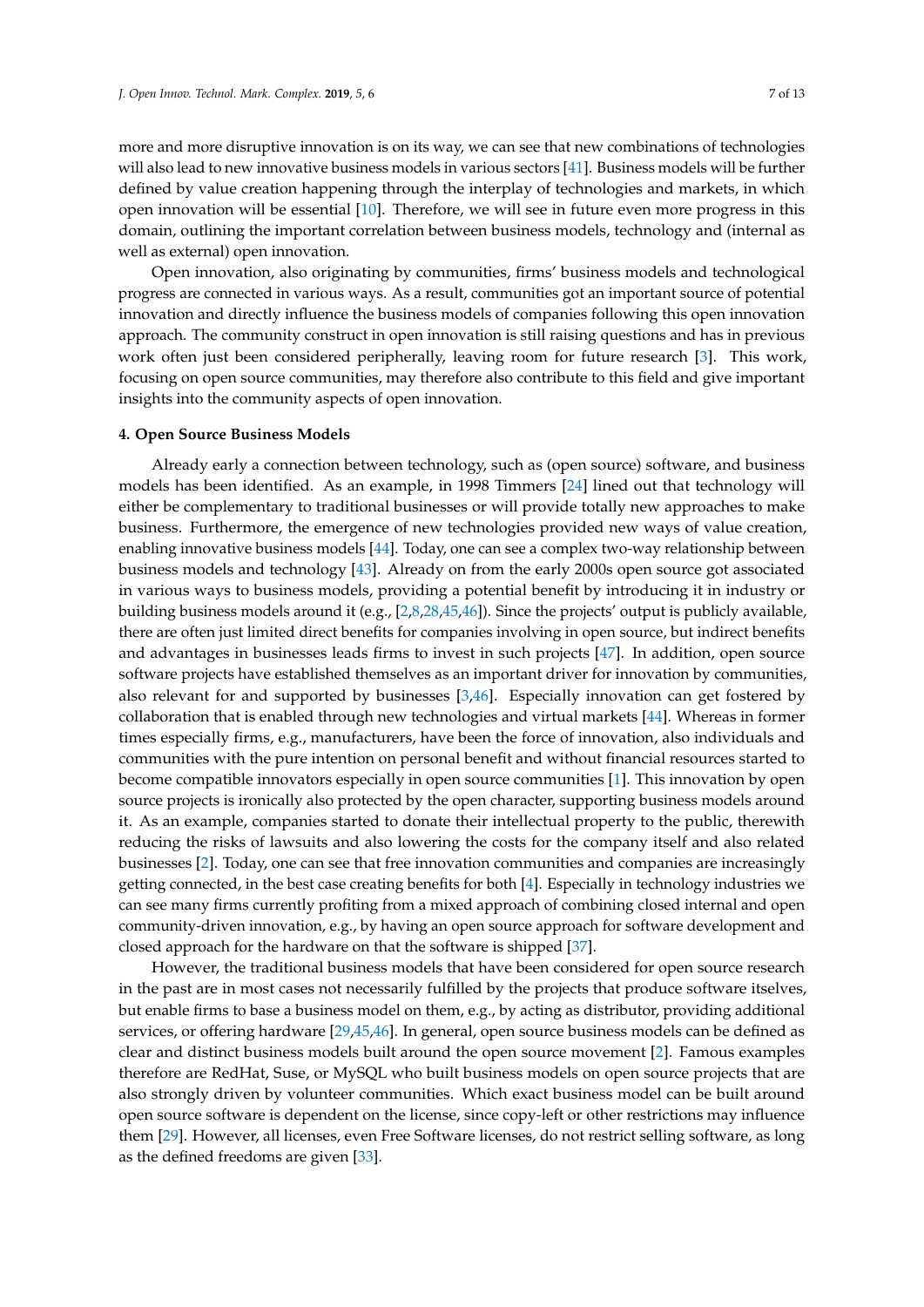Many open source projects receive commercial support or find themselves in ecosystems with companies and other partners, helping to drive the projects forward by e.g., stimulating the communities, employing developers to contribute or to build strategic alliances [\[29,](#page-11-14)[46,](#page-12-4)[48\]](#page-12-6). In these settings businesses in certain cases also see a moral obligation to contribute to such projects and give value back to the communities  $[46]$ . Besides that, also firms or governments established open source projects, so called sponsored open source communities, themselves where defined goals are controlled by the founding entity [\[47\]](#page-12-5). In general, the chosen business model connected to or built around an open source project might affect which individuals, or also corporations, are engaging in these organizations [\[28\]](#page-11-13). However, still, as one can see by browsing through the projects' websites is that many projects are non-profit and just have loose tights to commercial businesses. The emerging definition of NBMs might also allows seeing these projects, not following commercial goals but focusing on the community and its needs, from a business model point of view. This view can consider not only value defined as monetary profit, but also alternative forms of value that are present in these open ecosystems.

#### **5. Open Source from a NBM Perspective**

Open source gets developed by a diverse community of contributors, adding different values to these projects. These communities are well defined and known, but in many cases not arranged in a clear structure [\[28\]](#page-11-13). However, analyzing these communities shows the complex ecosystem built around such projects [\[25\]](#page-11-10). Leadership in open source communities is often fulfilled by the project's initiator [\[49\]](#page-12-7), but already Raymond highlighted that these initiators, in case of their retirement from the project, have to take care to define successor, ensuring the sustainable and long-lasting development of these projects [\[30\]](#page-11-15). The absence of this leader role can bring a whole project to halt, till someone fulfills this role again [\[50\]](#page-12-8). Therefore, it is necessary that project leaders, who do not have any formal authority in the meaning of giving instructions to contributors, are present to the community and provide and communicate an initial shared vision and goal that this community is following [\[27\]](#page-11-12). Failing to pay respect to the community, including its greater goal, is a common source of failure in open source projects [\[48\]](#page-12-6). In vital projects, the structure and evolution over time are collaboratively driven to the individual needs of the communities and their members [\[49\]](#page-12-7). As an example, shifting open source projects to commercial business models potentially leads to project collapse [\[48\]](#page-12-6). Thus, we can clearly see that intentions of profit-generation, in the terms of money, is not a driver for value creation in community founded open source. Furthermore, social aspects are strongly leading to a personal motivation to contribute to open source projects. However, it is important to note that sponsored open source communities that are backed by a corporate entity, behave different since conflicting goals, i.e., control of the entity and openness of the community, must be balanced [\[47\]](#page-12-5).

Although many open source projects get backed by paid contributors, volunteers play an important role for such projects [\[51\]](#page-12-9). Regardless if paid or voluntarily, individuals contribute to open and also innovative projects if there is an immediate or delayed net-benefit defined as individual benefit (e.g., reputation, knowledge, or experience) minus costs (e.g., time, effort, or innovation) of contribution [\[1](#page-10-0)[,27\]](#page-11-12). Such communities innovate even without direct monetary compensation [\[42\]](#page-12-0), making it necessary to understand their motivation that generates the mentioned benefit. Hence, various motivations to participate in open source communities have been identified in literature in the past and highlighted its complexity and impact on open source projects [\[31\]](#page-11-16). Similar to this described contributors' net-benefit, the outcome of a value oriented win-win situation is also important for new business models [\[5\]](#page-10-4). In the case of different stakeholders and also users, net benefit as described by [\[52\]](#page-12-10), needs also to be ensured in the given context of value creation. As a result, it is necessary to know all actors involved in the open value creation and capturing process and their motivation that links to their individual received net benefit.

Each community has a unique structure of different formal or informal roles that are either well defined or just loosely connected [\[28](#page-11-13)[,49](#page-12-7)[,50\]](#page-12-8). In general contributors can be characterized by their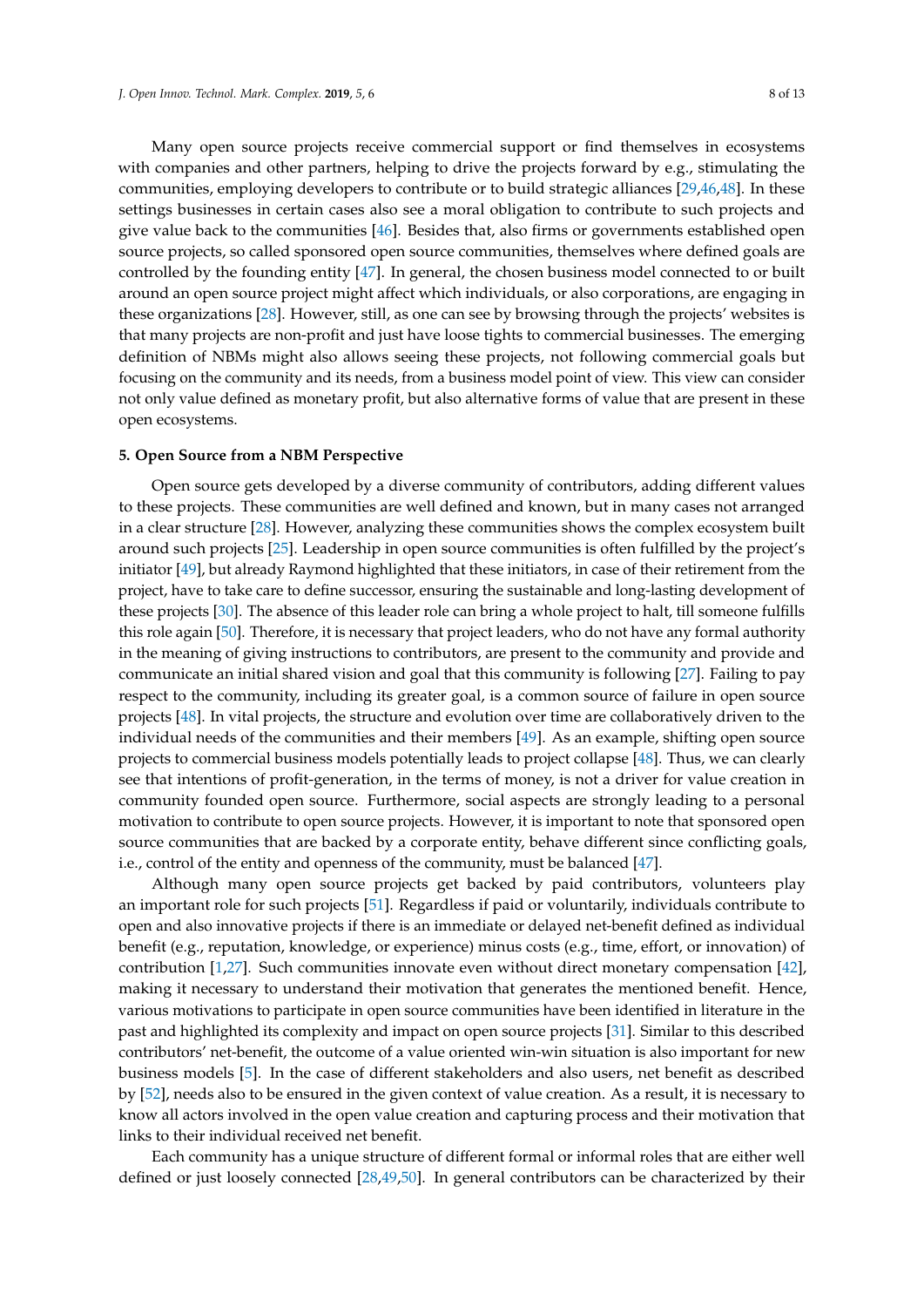contribution. Each community has a core that is responsible for most of the code and has the biggest influence on the community and the future direction of the project, whereas peripheral contributors and users play a less important, but still essential, role [\[53\]](#page-12-11). Especially regarding these peripheral developers, one can see that in such communities there is a large number of contributors that just make one commit (code contribution) to the project and then disappear [\[27,](#page-11-12)[50\]](#page-12-8). Contributors do not get formally assigned to a role, they rather decide on their own how much effort and work they want to contribute, enabling them to evolve to more responsible roles over time, but also to leave the

community at any point [\[28](#page-11-13)[,31](#page-11-16)[,49,](#page-12-7)[50\]](#page-12-8). Furthermore, as also the described open source software-based business models have shown, such projects are connected to a variety of external stakeholders, resulting in this complex ecosystem of different relations and multiple (intangible) values exchanged [\[25\]](#page-11-10). Bringing together contributors, users and other stakeholders, e.g., involved businesses

supporting a project, got essential for the success open source software. Open source organizations, driving innovation, not only consist of a community of different individuals, but for various reasons also firms actively engage, either directly or indirectly, in these ecosystems [\[3\]](#page-10-2). Companies directly stimulate communities to innovate, but also give something back to them [\[46\]](#page-12-4). The same co-creation process and transfer of various values by various actors seems to take place in NBMs. Different interests need to be balanced in a way to ensure socio, economic and ecological goals of a business. Therefore, holistic stakeholder analysis and understanding got vital to create new business models. Tools such as the Power Versus Interests Grid [\[54\]](#page-12-12) as described in [\[55\]](#page-12-13), or the Stake Model of a Firm [\[56\]](#page-12-14) may support stakeholder identification and analysis. Analyzing stakeholders and actors of open source ecosystems unveils the complex relationships and highlights the co-creation of value [\[25\]](#page-11-10). Such manifold relationships in ecosystems, collaboratively creating value, got common in businesses and foster innovation especially in the current digital age. Therefore, current research on business models is increasingly focusing on the collaborative multi-value creation by various interconnected stakeholders.

Especially since value is co-created, no direct ownership exists in new business models. Instead of ownership, these models focus on the aspect of access [\[5\]](#page-10-4). This aligns with the before described principles and movement of free software. The freedoms of software ensure this access and even extend it by the rights to modify and redistribute it. As Chesbrough puts it [\[2\]](#page-10-1), no one owns the right to exclude others from using open source technology. This goes along with the principle of open source software to not necessarily write code on your own, but also reuse code of others [\[30\]](#page-11-15). This leads to the conclusion that the defined characteristics of access over ownership has already been present in open source communities within recent years. This aspect also already required firms to adopt their processes when they introduced open innovation, making it necessary to change their business models to the new open character [\[42\]](#page-12-0).

The co-creation of value by different contributors in a community, the exchange of intangible values in the ecosystem, following a vision that is not founded on monetary profit or business objectives, and the principle of openness over ownership are strong characteristics shared by both practical oriented research strands. By outlining the characteristics of these domains we can see similarities between open communities and new business models that are heavily influential for both domains.

## **6. Discussion**

Current trends in business model research show that there is high potential for open source ecosystems of contributors, users, and stakeholders who are collaboratively creating value to be considered as a new business model. Existing and widely used frameworks to represent general business models lack in regarding the before mentioned alternative definition of value that gets co-created and distributed by communities of individuals that participate for a variety of different reasons in this process. Although research on NBMs is still in its beginning, the current state indicates that this might impact the understanding of how open communities create value not only from a profit, respectively commercial, viewpoint, but also from a social or individual viewpoint of the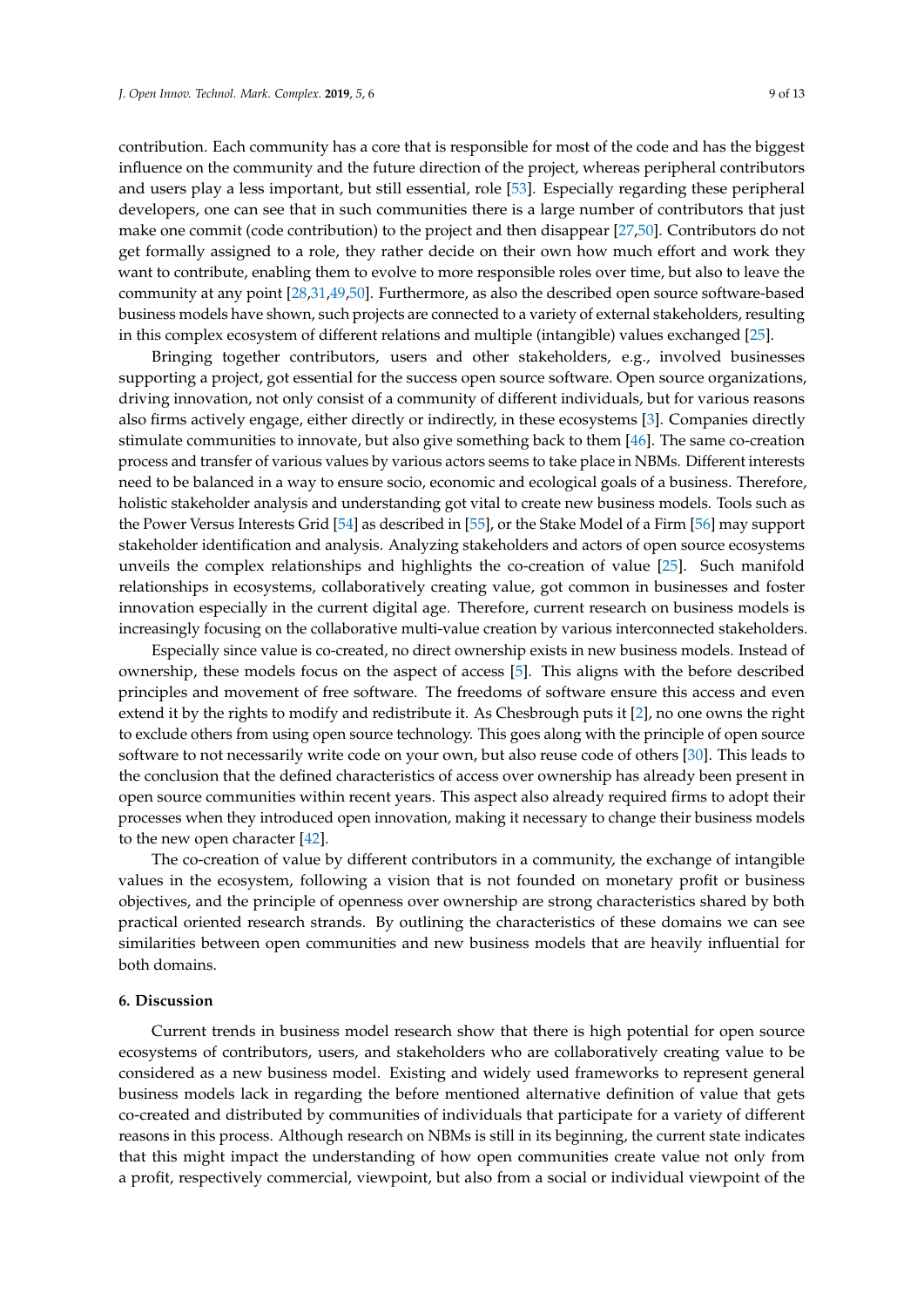involved actors. This leaves room for further research in combining these domains, allowing to see open communities not only to enable firms to build business models on them, but as (new) business models themselves.

The created intangible net-benefit in open source communities can be analyzed with these upcoming models and help practitioners to gain a better understanding of their ecosystems, as well as firms to understand the communities they are working with in their innovation process. Not only monetary value is generated by the developed software or innovation, but also an individual net-benefit for each actor involved in this co-creative value generation and distribution process. The co-creative approach potentially involves a variety of actors, e.g., individuals, firms, or governments that work jointly towards a shared, as well as different individual goals. This collaborative approach can be captured by new representations of business models that might help to also explain the goals of a community, motivation of the individual contributors, and co-creation of mostly intangible value, such as innovation.

Till now, NBMs often focused on sustainability issues and stakeholder relations. However, as this first review outlines, doing research on new business models is also a potential chance for researchers in the area of collaborative open source organizations and open innovation approaches. These open communities are more and more situated in complex ecosystems of individuals, firms, users and other partners, all creating, but also expecting, value. This co-creative nature, based on needs and individual motivations, can be a role-model for other communities not necessarily only connected to ICT, but due to their social nature of sharing and collaboration also for cases in the emerging field of NBMs. The state of art in these domains shows many similarities when it comes to the research strands' main characteristics. Although the sustainability character outlined in most work about NBMs is not explicitly related to open source software development, the social aspect strongly is. This aspect leaves room for further research in combining the fields in explicit cases, targeting to gain further insights into the social character and the intangible needs originating from the individuals' motivations in communities that result in the collaborative creation of various values for all entities in the connected ecosystem. Not only open source projects can benefit from these insights, but also other open communities that drive free innovation or create alternative kinds of value. Open innovation got common in different industries, facing different challenges that still need to be solved. The outlined application of the proposed tools for NBMs in a variety of such open communities is expected to give further implications how researchers and practitioners can understand their value creation and delivery process that lead to innovation and their sustainable long-term existence.

## **7. Conclusions**

As we showed, current economic research is going towards a new understanding of business models and the creation of value. Involvement of various actors, creating multiple values and replacing money as main currency of value can get identified as key points of emerging new business models. This still developing field has the potential to also provide new insights into information systems, especially related to the collaborative development of open source software. Communities driving the movement of open source have been mainly seen in literature as enablers of business models that generate profit for firms in a project's ecosystem. However, in recent years also businesses started to sponsor and support these innovative communities themselves, making open communities an active part of their ecosystems. New trends in business model research allow seeing these open communities through a new perspective, co-creating and realizing different values for several involved actors. We showed that both research strands, open source communities and NBMs, are following trends of collaboration in heterogeneous ecosystems that heavily depend on intangible values often also connected to social and individual needs. Representations and further definitions of NBMs have the potential to foster the understanding of the therewith connected mainly non-monetary values transferred, which are essential for the viable management of open ecosystems. The growing involvement of firms in these ecosystems, actively driving innovation, makes it necessary to gain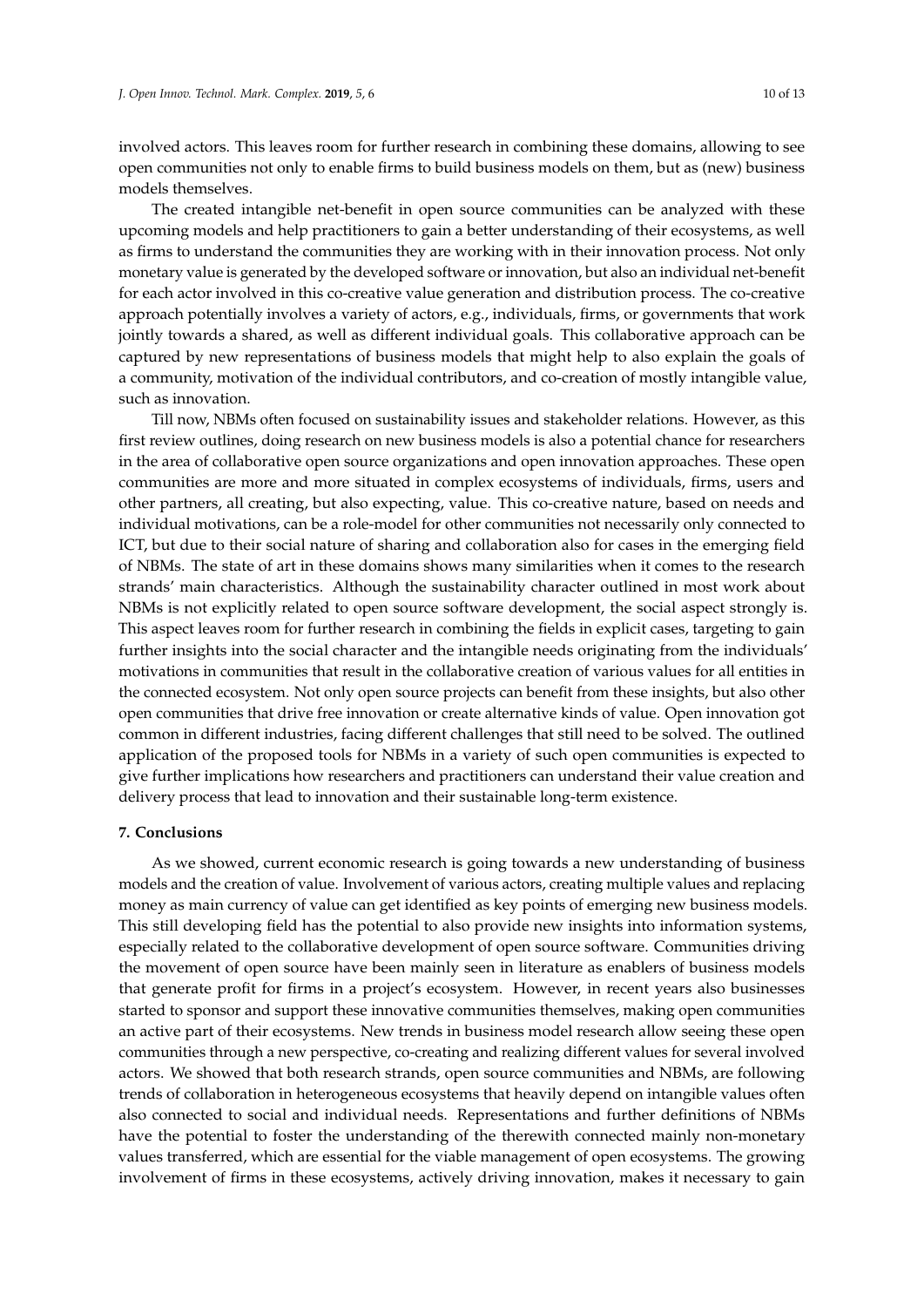a better understanding of the processes that cannot be represented with previous business model notations, not considering social and other non-economic aspects.

Therefore, based on current literature, this work points out the chances that are provided by combining research on (open) information systems and new business models in practice, to enhance the understanding of both research strands. Tools and frameworks that come up with research on NBMs can be applied to open communities and ecosystems, helping to see them from a holistic point of view and various relevant perspectives for the communities. Although the focus of this work has been on open source communities, it indicates to be also valid for the related field of open innovation communities. This review is intended to build the theoretical basis for action-based research, initiating cases that take into account the outlined similarities between the two domains of NBMs and value creating open communities.

**Author Contributions:** Conceptualization, M.M. and W.V.; Research Design, M.M. and W.V.; Literature Review, M.M., W.V. and W.S.; Writing—original draft, M.M., W.V. and W.S.; Writing—review and editing, M.M. and W.V.

**Funding:** This research received no external funding.

**Acknowledgments:** Supported by TU Graz Open Access Publishing Fund.

**Conflicts of Interest:** The authors declare no conflict of interest.

## **References**

- <span id="page-10-0"></span>1. Von Hippel, E. Innovation by user communities: Learning from open-source software. *Sloan Manag. Rev.* **2001**, 42, 82–86.
- <span id="page-10-1"></span>2. Chesbrough, H. *Open Business Models: How to Thrive in the New Innovation Landscape*; Harvard Business Press: Brighton, MA, USA, 2006.
- <span id="page-10-2"></span>3. West, J.; Lakhani, K.R. Getting clear about communities in open innovation. *Ind. Innov.* **2008**, *15*, 223–231. [\[CrossRef\]](http://dx.doi.org/10.1080/13662710802033734)
- <span id="page-10-3"></span>4. Von Hippel, E. Free Innovation by Consumers—How Producers Can Benefit. *Res. Technol. Manag.* **2017**, *60*, 39–42. [\[CrossRef\]](http://dx.doi.org/10.1080/08956308.2017.1255055)
- <span id="page-10-4"></span>5. Jonker, J. *New Business Models: A Explorative Study of Changing Transactions Creating Multiple Values*; Jab Management Consultants: Doetinchem, The Netherlands, 2012.
- <span id="page-10-5"></span>6. Webster, J.; Watson, R.T. Analyzing the past to prepare for the future: Writing a literature review. *MIS Q.* **2002**, *26*, xiii–xxiii.
- <span id="page-10-6"></span>7. Chesbrough, H.; Rosenbloom, R.S. The role of the business model in capturing value from innovation: Evidence from Xerox Corporation's technology spin-off companies. *Ind. Corp. Chang.* **2002**, *11*, 529–555. [\[CrossRef\]](http://dx.doi.org/10.1093/icc/11.3.529)
- <span id="page-10-7"></span>8. Osterwalder, A.; Pigneur, Y. *Business Model Generation—A Handbook for Visionaries, Game Changers, and Challengers*; John Wiley & Sons, Inc.: Hoboken, NJ, USA, 2010.
- <span id="page-10-8"></span>9. Johnson, M.W.; Christensen, C.C.; Kagermann, H. Reinventing Your Business Model. *Harvard Bus. Rev.* **2008**, *87*, 52–60.
- <span id="page-10-9"></span>10. Yun, J.J.; Yang, J.; Park, K. Open innovation to business model: New perspective to connect between technology and market. *Sci. Technol. Soc.* **2016**, *21*, 324–348. [\[CrossRef\]](http://dx.doi.org/10.1177/0971721816661784)
- <span id="page-10-10"></span>11. Teufel, S.; Götte, S.; Steiner, M. *Managementmethoden für ICT-Unternehmen: aktuelles Wissen von Forschenden des iimt der Universite de Fribourg und Spezialisten aus der Praxis*; Verlag Industrielle Organisation: Zürich, Switzerland, 2004.
- <span id="page-10-11"></span>12. Bouwman, H.; Vos, J.D.; Haaker, T. *Mobile Service Innovation and Business Models*; Springer: Berlin/Heidelberg, Germany, 2008.
- <span id="page-10-12"></span>13. Breuer, H.; Ketabdar, H. User-Driven Business Model Innovation—New Formats and Methods in Business Modeling and Interaction Design, and the Case of Magitact. In Proceedings of the IADIS International Conference on E-Society, Berlin, Germany, 10–13 March 2012; pp. 211–218.
- <span id="page-10-13"></span>14. Gjerde, I.; Eskedal, T.; Venturin, R. BIZTEKON A framework for business modelling and techno-economic analysis. In Proceedings of the 2007 9th International Conference on Telecommunications, Zagreb, Croatia, 13–15 June 2007.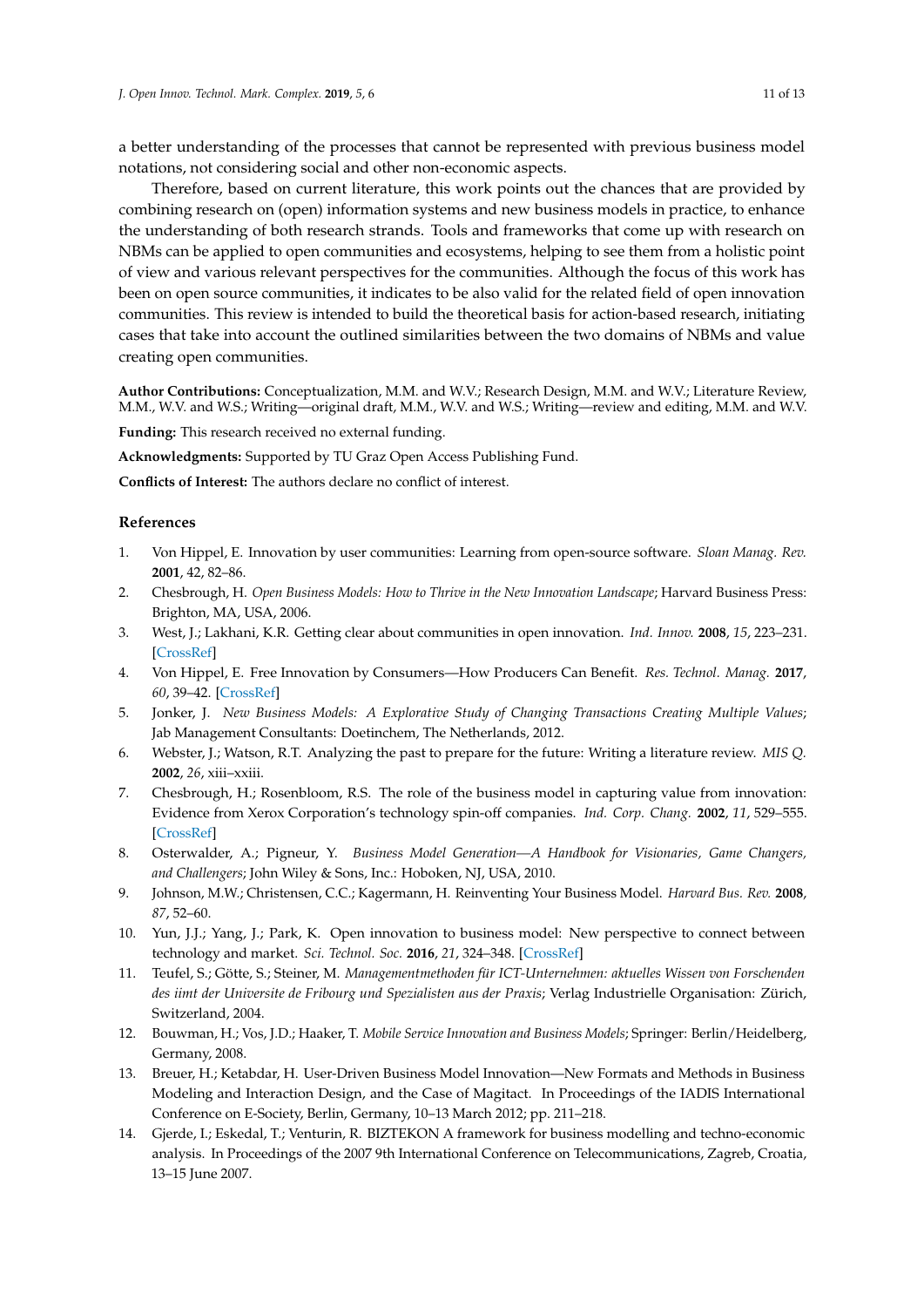- <span id="page-11-0"></span>15. Furseth, P.I.; Cuthbertson, R. The service innovation triangle: A tool for exploring value creation through service innovation. *Int. J. Technol. Mark.* **2013**, *8*, 159–176. [\[CrossRef\]](http://dx.doi.org/10.1504/IJTMKT.2013.054082)
- <span id="page-11-1"></span>16. Michelini, L.; Fiorentino, D. New business models for creating shared value. *Soc. Responsib. J.* **2012**, *8*, 561–577. [\[CrossRef\]](http://dx.doi.org/10.1108/17471111211272129)
- <span id="page-11-2"></span>17. Tandemic. Social Business Model Canvas. 2017. Available online: [http://www.socialbusinessmodelcanvas.](http://www.socialbusinessmodelcanvas.com) [com](http://www.socialbusinessmodelcanvas.com) (accessed on 27 January 2012).
- <span id="page-11-3"></span>18. Joyce, A.; Paquin, R.L. The triple layered business model canvas: A tool to design more sustainable business models. *J. Clean. Prod.* **2016**, *135*, 1474–1486. [\[CrossRef\]](http://dx.doi.org/10.1016/j.jclepro.2016.06.067)
- <span id="page-11-4"></span>19. Zolnowski, A.; Weiß, C.; Bohmann, T. Representing Service Business Models with the Service Business Model Canvas—The Case of a Mobile Payment Service in the Retail Industry. In Proceedings of the 2014 47th Hawaii International Conference on System Sciences, Waikoloa, HI, USA, 6–9 January 2014; pp. 718–727.
- <span id="page-11-5"></span>20. Bocken, N.; Short, S.; Rana, P.; Evans, S. A value mapping tool for sustainable business modelling. *Corp. Gov.* **2013**, *13*, 482–497. [\[CrossRef\]](http://dx.doi.org/10.1108/CG-06-2013-0078)
- <span id="page-11-6"></span>21. Baden-Fuller, C.; Morgan, M.S. Business models as models. *Long Range Plan.* **2010**, *43*, 156–171. [\[CrossRef\]](http://dx.doi.org/10.1016/j.lrp.2010.02.005)
- <span id="page-11-7"></span>22. Dentchev, N.; Baumgartner, R.; Dieleman, H.; Jóhannsdóttir, L.; Jonker, J.; Nyberg, T.; Rauter, R.; Rosano, M.; Snihur, Y.; Tang, X.; et al. Embracing the variety of sustainable business models: social entrepreneurship, corporate intrapreneurship, creativity, innovation, and other approaches to sustainability challenges. *J. Clean. Prod.* **2016**, *113*, 1–4. [\[CrossRef\]](http://dx.doi.org/10.1016/j.jclepro.2015.10.130)
- <span id="page-11-8"></span>23. Lüdeke-Freund, F.; Dembek, K. Sustainable business model research and practice: Emerging field or passing fancy? *J. Clean. Prod.* **2017**, *168*, 1668–1678. [\[CrossRef\]](http://dx.doi.org/10.1016/j.jclepro.2017.08.093)
- <span id="page-11-9"></span>24. Timmers, P. Business models for electronic markets. *Electron. Mark.* **1998**, *8*, 3–8. [\[CrossRef\]](http://dx.doi.org/10.1080/10196789800000016)
- <span id="page-11-10"></span>25. Vorraber, W.; Müller, M.; Vössner, S.; Slany, W. Analyzing and Managing Complex Software Ecosystems—A framework for creating a common understanding and aligning shared goals for developers and business managers, applied to a Free Open Source Software project. *IEEE Softw.* **2018**, in press. [\[CrossRef\]](http://dx.doi.org/10.1109/MS.2018.290100810)
- <span id="page-11-11"></span>26. Porter, M.E.; Kramer, M.R. Creating Shared Value. *Harvard Bus. Rev.* **2011**,*89*, 62–77.
- <span id="page-11-12"></span>27. Lerner, J.; Tirole, J. Some simple economics of open source. *J. Ind. Econ.* **2002**, *50*, 197–234. [\[CrossRef\]](http://dx.doi.org/10.1111/1467-6451.00174)
- <span id="page-11-13"></span>28. Gacek, C.; Arief, B. The many meanings of open source. *IEEE Softw.* **2004**, *21*, 34–40. [\[CrossRef\]](http://dx.doi.org/10.1109/MS.2004.1259206)
- <span id="page-11-14"></span>29. Krishnamurthy, S. *An Analysis of Open Source Business Models*; MIT Press: Cambridge, MA, USA, 2005.
- <span id="page-11-15"></span>30. Raymond, E. The cathedral and the bazaar. *Knowl. Technol. Policy* **1999**, *12*, 23–49. [\[CrossRef\]](http://dx.doi.org/10.1007/s12130-999-1026-0)
- <span id="page-11-16"></span>31. Von Krogh, G.; Haefliger, S.; Spaeth, S.; Wallin, M.W. Carrots and rainbows: Motivation and social practice in open source software development. *MIS Q.* **2012**, *36*, 649–676. [\[CrossRef\]](http://dx.doi.org/10.2307/41703471)
- <span id="page-11-17"></span>32. Stallman, R.M.; Lessig, L.; Gay, J. *Free Software, Free Society: Selected Essays of Richard M. Stallman*, 1st ed.; GNU Press: Boston, MA, USA, 2002.
- <span id="page-11-18"></span>33. Stallman, R. Why open source misses the point of free software. *Commun. ACM* **2009**, *52*, 31–33. [\[CrossRef\]](http://dx.doi.org/10.1145/1516046.1516058)
- <span id="page-11-19"></span>34. Von Krogh, G.; Von Hippel, E. The promise of research on open source software. *Manag. Sci.* **2006**, *52*, 975–983. [\[CrossRef\]](http://dx.doi.org/10.1287/mnsc.1060.0560)
- <span id="page-11-20"></span>35. Chesbrough, H.W. Why companies should have open business models. *MIT Sloan Manag. Rev.* **2007**, *48*, 22.
- <span id="page-11-21"></span>36. Chesbrough, H.W. *Open Innovation: The New Imperative for Creating and Profiting from Technology*; Harvard Business Press: Brighton, MA, USA, 2006.
- <span id="page-11-22"></span>37. Yun, J.J.; Won, D.; Park, K. Dynamics from open innovation to evolutionary change. *J. Open Innov. Technol. Mark. Complex.* **2016**, *2*, 7. [\[CrossRef\]](http://dx.doi.org/10.1186/s40852-016-0033-0)
- <span id="page-11-23"></span>38. Gassmann, O.; Enkel, E.; Chesbrough, H. The future of open innovation. *R D Manag.* **2010**, *40*, 213–221. [\[CrossRef\]](http://dx.doi.org/10.1111/j.1467-9310.2010.00605.x)
- <span id="page-11-24"></span>39. West, J.; Sims, J. How Firms Leverage Crowds and Communities for Open Innovation. In *Creating and Capturing Value through Vrowdsourcing*; Tucci, C.L., Afuah, A., Viscusi, G., Eds.; Oxford University Press: Oxford, UK, 2018; pp. 58–96.
- <span id="page-11-25"></span>40. Park, H.S. Technology convergence, open innovation, and dynamic economy. *J. Open Innov. Technol. Mark. Complex.* **2017**, *3*, 24. [\[CrossRef\]](http://dx.doi.org/10.1186/s40852-017-0074-z)
- <span id="page-11-26"></span>41. Lee, M.; Yun, J.; Pyka, A.; Won, D.; Kodama, F.; Schiuma, G.; Park, H.; Jeon, J.; Park, K.; Jung, K.; et al. How to respond to the Fourth Industrial Revolution, or the Second Information Technology Revolution? Dynamic new combinations between technology, market, and society through open innovation. *J. Open Innov. Technol. Mark. Complex.* **2018**, *4*, 21. [\[CrossRef\]](http://dx.doi.org/10.3390/joitmc4030021)